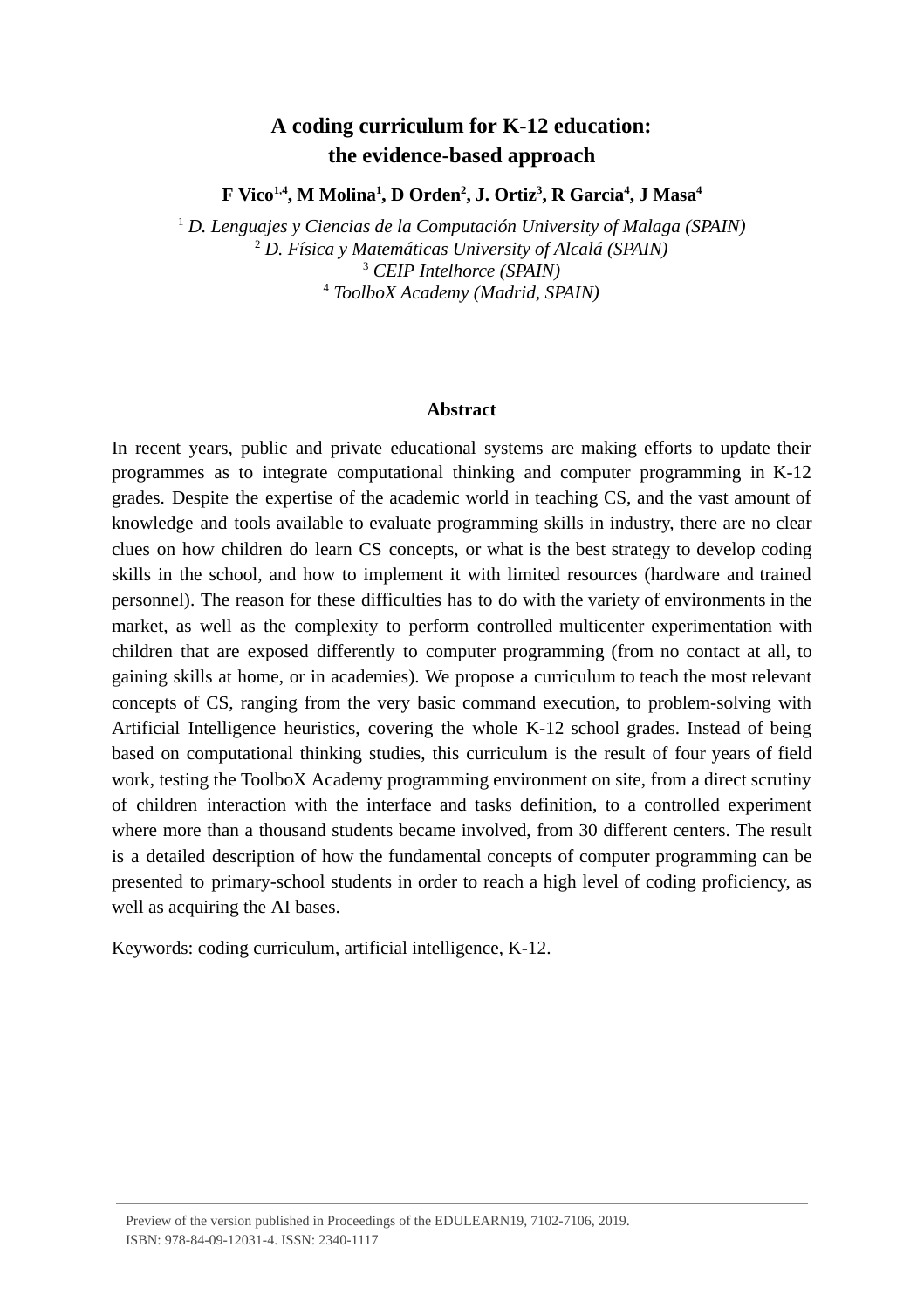#### **1 INTRODUCTION**

There is an emerging consensus about the important role of computer science in today's society. Several authors [1] agree that citizens should aim to have the potential of creating computational tools, not just being mere users of tools created by others. A number of prominent institutions have contributed to the debate about the introduction of computational thinking in compulsory education[2], stating as main reasons promotion of the necessary skills for a digital work, development of logical thinking and problem-solving skills, and boost of the economic growth.

As a result of this interest, many countries have reformed their curricula in order to include computational thinking. In Europe, most of them have done so, with differences between regions arising at countries where curricula depends on regional authorities [2]. For illustration purposes, the K-12 curriculum in England [3] ranges from understanding what algorithms are or use logical reasoning to predict the behaviour of simple programs, to understand key algorithms like sorting and searching or undertake creative projects to achieve challenging goals. In countries like Poland [4] the aims include understanding and analysis of problems or programing and problem solving by using computers and other digital devices, while goals in Croatia [5] range from following simple steps to create digital content to plan, create, present, and evaluate a multimedia project.

Other countries, like Portugal [6], propose specific goals like developing notions related to proportionality, stimulate three-dimensional perception, or lead to the discover of physical notions in an intuitive way. Finally, in the US the K–12 Computer Science Framework [7] provides examples of activities and states that by the end of Grade 12, students should be able to identify complex, interdisciplinary, problems that can be solved computationally, decompose complex real-world problems into manageable subproblems that could integrate existing solutions or procedures, or create a computational artifact.

The examples above illustrate, on the one hand, the lack of consensus on the definition of computational thinking [8] and, on the other hand, the difficulty of proposing concrete contents which respect teachers' freedom to suit to their specific school context. Experts recommend that the computing curricula should provide clear examples [9], being this the main contribution of this paper. The current work stems from an extensive on-field experience of four years of computational activities with a huge variety of 30 schools and more than 1000 students, figures significantly larger than those in the state of the art [10].

Based on such experience, this paper proposes a curriculum to teach the most relevant concepts, ranging from the very basic command execution, to problem-solving with Artificial Intelligence heuristics, covering the whole K-12 school grades. A detailed description of how the fundamental concepts of computer programming can be presented to primary-school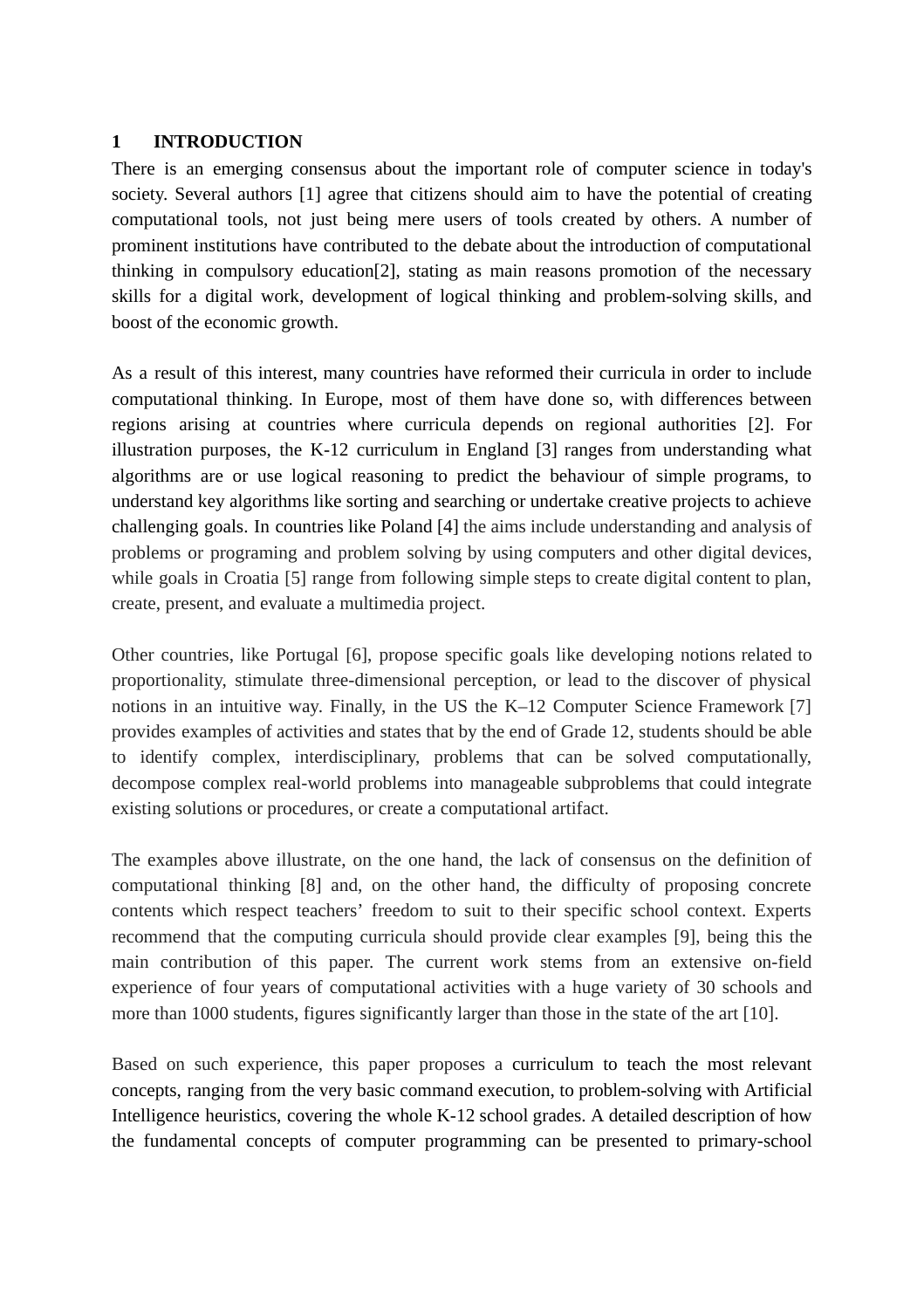students is provided, showing that this allows to reach a high level of coding proficiency, as well as acquiring the AI bases in secondary education.

# **2 METHODOLOGY**

In order to explore children's capacity to learn computational concepts, a controlled experiment was designed and performed in cooperation with the Educational Innovation Service of the Regional Ministry of Education and Sports of Junta de Andalucía (the regional government in Andalusia<sup>1</sup>). In this experiment, the students were trained with ToolboX.Academy [11] during one hour of coding practice (an implementation of the Hour of Code concept), where they were asked to solve concrete problems, depending on their age (i.e., the grade they were enlisted in) and without any help from the teacher or other students. The learning method used is by analogy, that is, the student was presented with a problem, and had to interpret the solution (program) that was given, or to copy or correct a proposed solution, or to write a solution by herself. The procedure, data processing, analysis and conclusions for the design of K-12 coding curriculum are described in the following sections.

This study used an exploratory data analysis design where no initial hypotheses were stated. Data were collected from 30 centers where we sought to analyze the difference in coding between the groups. For the selection of participants, the Innovation Service of the Education Counseling made a call to participate in the experiment among the public education centers of Andalusia, with the result of 30 centers recruited. This enrolled 35 educators, with 71 student groups to be involved in the experiment: a final sample of 1055 students, in the range from 6 to 18 years old, covering all K-12 levels. All participating educators, in charge of monitoring the groups of students, were provided with very simple instructions to set up the programming environment and facilitate the individual log in of the students. The instructions were the following: (1) each student must perform the tasks individually; (2) the educator cannot help the student to solve the tasks; (3) each student must enter their unique identification code; and (4) the experiment will last, as much, for 60 minutes.

Some of the students had previously coded with environments like Scratch, but they did not have any previous experience with ToolboX.Academy. All groups, regardless of age, had the same concepts to learn. The only difference between groups of younger and older students was that, for younger ages more tasks were needed in order to understand the concept. This, of course, affects the number of tasks that can be solved (hence, the concepts that are learned) in a fixed time, despite the fact that older students adapted faster to the environment and mechanics of the tool.

1076 students participated in the study and all the anonymised metadata obtained while performing the experiment was received in a server. Mainly due to logistic reasons, some of the students were able to perform the experiment for a very limited period of time, so this

 $<sup>1</sup>$  Andalusia is the southern Spanish region, with a pre-college population of around 1 million students in public</sup> centers.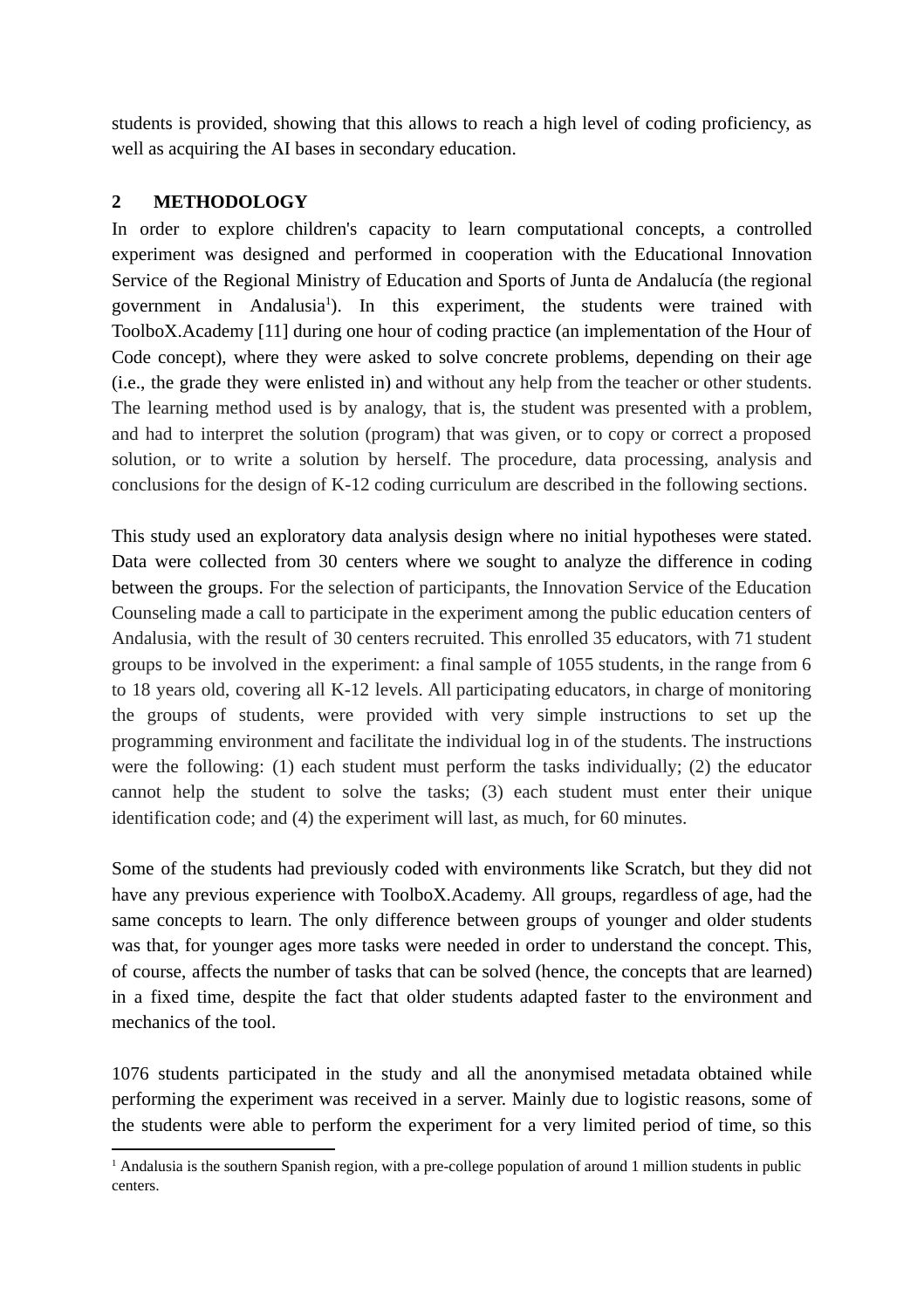initial sample was filtered as to keep the data of those students that were trained for at least 15 minutes, resulting in 1055 subjects (a higher experimentation time could have been imposed, but there was also the case of gifted subjects that would had been filtered out because they simply took very little overall time to solve the tasks). The final distribution of the sample by grades is given in Table 1.

|            | Primary school |    |    |                |                |     | Secondary school |     |     |    |    |    |
|------------|----------------|----|----|----------------|----------------|-----|------------------|-----|-----|----|----|----|
| grade      | p1             | p2 | p3 | D <sup>4</sup> | p <sub>5</sub> | p6  | s1               | s2  | s3  | s4 |    | b2 |
| # students | 39             | 43 | 50 | 91             | 49             | 158 | 91               | 167 | 186 | 82 | 74 | 25 |

**Table 1. Distribution of the participants by grade.**

## **3 RESULTS AND CONCLUSIONS**

All participating groups in each grade performed the experiment as to learn the following list of computational concepts, ranked from the very simplest single command program, to the definition of functions, as to produce structured code.

- 1. single command
- 2. sequence of commands
- 3. repeat loop (single-command body)
- 4. repeat loop (multiple-commands body)
- 5. sequence of repeat loops
- 6. input/output
- 7. variables
- 8. if-else
- 9. if-elseif
- 10. do-until loop with relational operators
- 11. do-until loop with logical operators
- 12. while loop
- 13. general-purpose functions (mathematical libraries)
- 14. user-defined functions

Fig. 1 shows how the students performed as a function of grade. We can see, for example, that 75% of the students in first grade of primary education were able to complete all the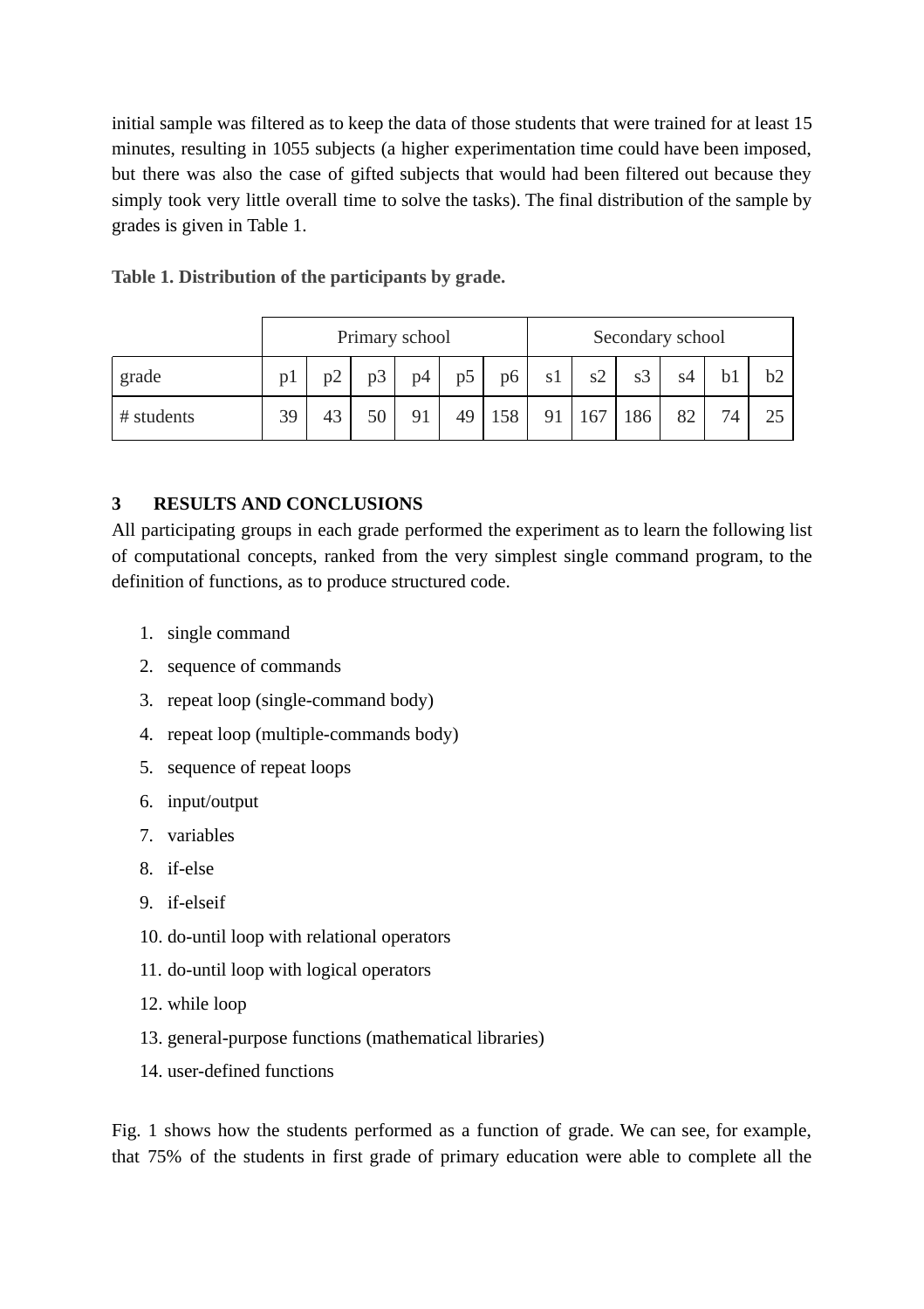single-command tasks, while 25% completed also the multiple-command tasks, and less than 10% completed the repeat-loop tasks (something remarkable, considering that many of them had not learnt to read, and performed the experiment by themselves, with no external help). As expected, for higher grades, the performance increases. We can see, for example, that half of the students in the last grade of primary education completed the repeat loop block, and even some of them were able to complete the tasks with conditional structures. As for the last grades of secondary education, some students were able to complete the whole set of tasks, demonstrating competence in all the computational concepts under study.



*Figure 1. Computational concepts learned as a function of grade, represented as the percentage of students in that grade that completed all the tasks to master each concept.*

When focusing on the number of solved tasks (a quantitative variable, as opposed to the computational concepts learned), we can compare the overall performance depending on the grade. Fig. 2 shows that the first three grades of primary education have a similar performance on average, completing some 25 tasks in about 40 minutes (dashed line). Interestingly, the 4th grade increases this performance in around 25%, and a similar increment is obtained by the 5th grade, and again for the 6th grade, which can be included in a single cluster of performance grouping all the grades in secondary education (as seen by the tasks solved after 30-minutes -dotted line).

The reasons for this particular distribution of performance are not clear, as this was not the target of the study, but they could be related to the ability to read, and cognitive development (mainly, abstraction capacity).

Certainly, an hour of code is but a way to approach and explore the capabilities of K-12 students to learn coding. While a formal and reliable curriculum can only be based on years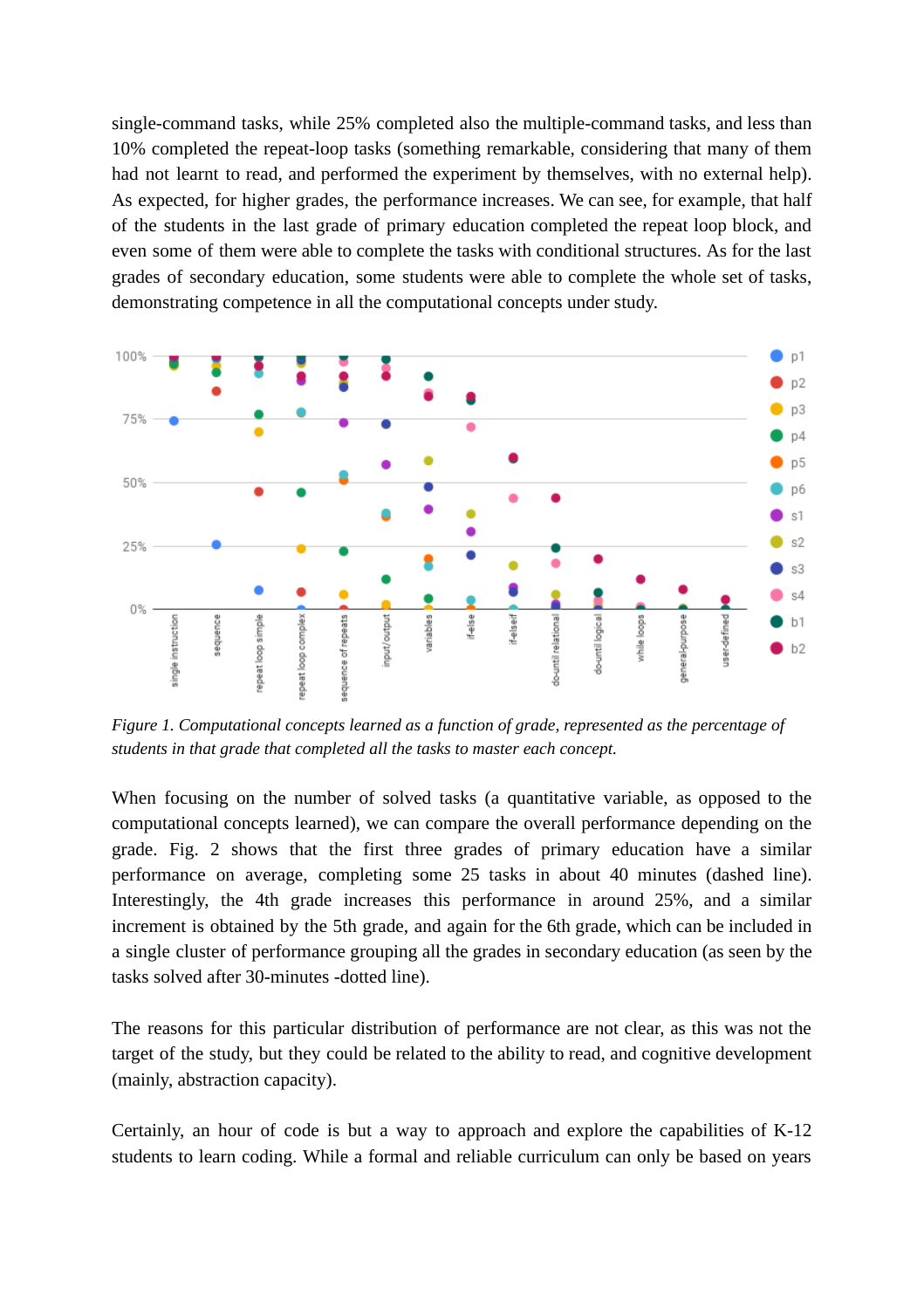of experience teaching children the main computational concepts at the school, the lack of this knowledge forces national and regional governments to make proposals based on simple speculations about their capacity to acquire these skills, which typically results in conservative proposals and efforts.



*Figure 2. Average performance curves (measured as the number of tasks solved) for each grade. The first three grades of primary education show similar performance, and it increases at a 25% pace in* the next three grades, in a way that the last grade joins the cluster of secondary education grades. Vertical lines are drawn at 30 and 40 minutes of experiment duration, so the grades can be compared.

The results of this controlled experiment, and the experience in the classroom with the second cycle of preschool (3-5 years-old children, helped by primary education students) and with Artificial Intelligence tasks in secondary education, suggest three important facts: (1) that students can start coding at a very early age in environments that have been specially designed and fine-tuned to their capacities; (2) that students can complete their education in coding by the end of the primary education; and (3) that, having acquired these skills in primary education, students of secondary education can extend their knowledge to more abstract and elaborated concepts, like object-oriented programming and AI-based algorithms.

ToolboX.Academy bases its approach in this evidence, providing a pre-exposure to computational thinking to preschool students, a complete coding curriculum for primary education, and an advanced-programming and AI-based curriculum for secondary education.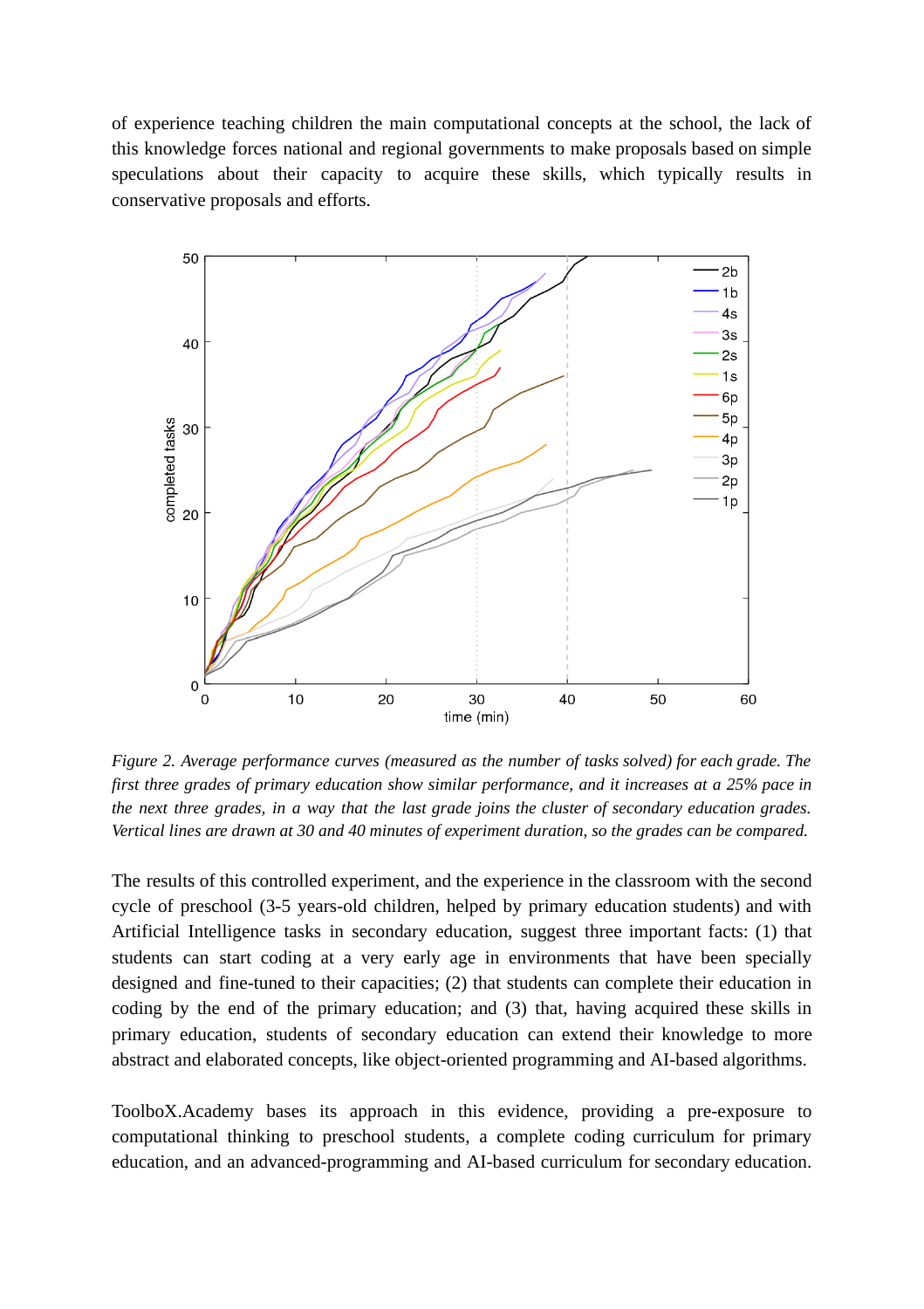Evidence suggests that this proposal is far from being bold, instead it seems to be realistic (considering the degree of involvement that students show in repeated sessions of coding learning), and touches one of the main problems that our society has been posed in the advent of the industrial and cultural revolution that AI is paving, and the inequality in the job market that it will surely bring about.

#### **ACKNOWLEDGEMENTS**

This study would hardly have been performed without the help, enthusiasm and involvement of the Educational Innovation Service of the Regional Ministry of Education and Sports of Junta de Andalucía. The authors are indebted to the educational centers (particularly to Intelhorce and La Biznaga primary schools, and Emilio Prados high school, for helping in the initial steps of this experimentation phase), and to the Department of Computer Science and Artificial Intelligence for providing the server to store usage data.

## **REFERENCES**

- [1] B. Czerkawski. Computational thinking in virtual learning environments, in *Proceedings of E-Learn: World Conference on E-Learning in Corporate, Government, Healthcare, and Higher Education* , 2015, 993-997, 2015. Chesapeake, VA: Association for the Advancement of Computing in Education (AACE).
- [2] S. Bocconi, A. Chioccariello, G. Dettori, A. Ferrari, and K. Engelhardt. Developing computational thinking in compulsory education-Implications for policy and practice, (No. JRC104188), 2016. Joint Research Centre (Seville site).
- [3] Department of Education. National curriculum in England: computing programmes of study, 2013. Retrieved from https://www.gov.uk/government/publications/national-curriculum-in-england-computing -programmes-of-study on May 22, 2019.
- [4] M.M. Sysło and A. B. Kwiatkowska. Introducing a new computer science curriculum for all school levels in Poland, in *International conference on informatics in Schools: Situation, evolution, and perspectives* , 2015, 141-154. Springer.
- [5] L. Kralj. New Informatics curriculum—Croatian tradition with world trends, in *39th International Convention on Information and Communication Technology, Electronics and Microelectronics* (MIPRO) 2016, 760-763. IEEE.
- [6] Direção-Geral da Educação. Linhas Orientadoras para a Robótica, 2016. Retrieved from http://www.erte.dge.mec.pt/sites/default/files/linhas\_orientadoras\_para\_a\_robotica.pdf on May 22, 2019.